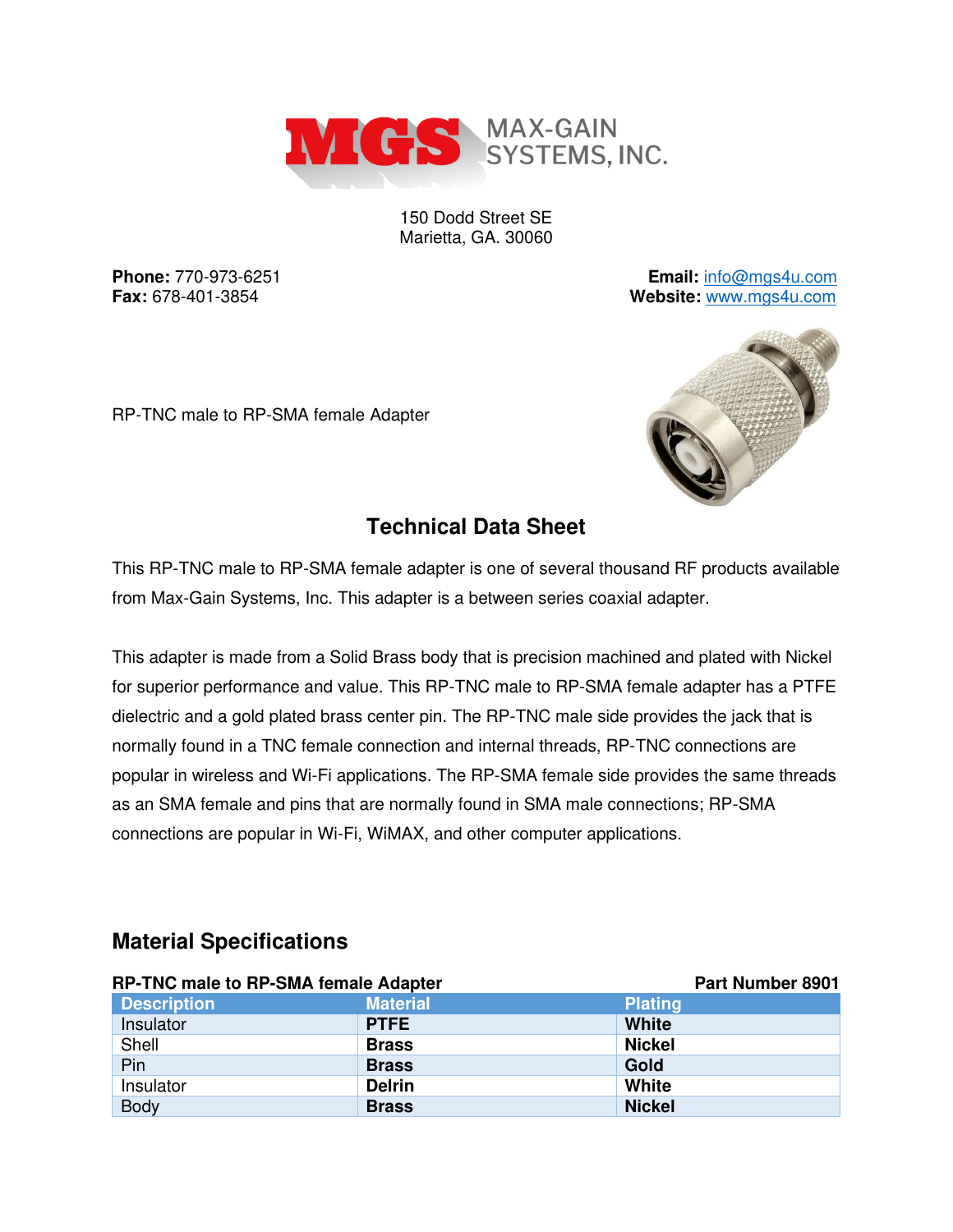# **Mechanical Specifications**

| <b>Size</b> | <b>Dimension</b>          |
|-------------|---------------------------|
| Length      | 1.10 in $(28 \text{ mm})$ |
| Width       | $0.57$ in (14.5 mm)       |
| Height      | $0.57$ in $(14.5$ mm)     |
| Weight      | $0.5$ oz (14 g)           |

### **Environmental Specifications**

| Temperature            | Spec                  |
|------------------------|-----------------------|
| <b>Operating Range</b> | $-65$ to $+165$ deg C |

## **Compliance Certifications** (see product page for current documentation)

**Availability** Click the following link (or enter part number in the "SEARCH" bar at the top of any page of the website) to obtain additional part information including price, inventory and certifications:<https://mgs4u.com/product/rp-tnc-male-to-rp-sma-female-adapter-8901/>